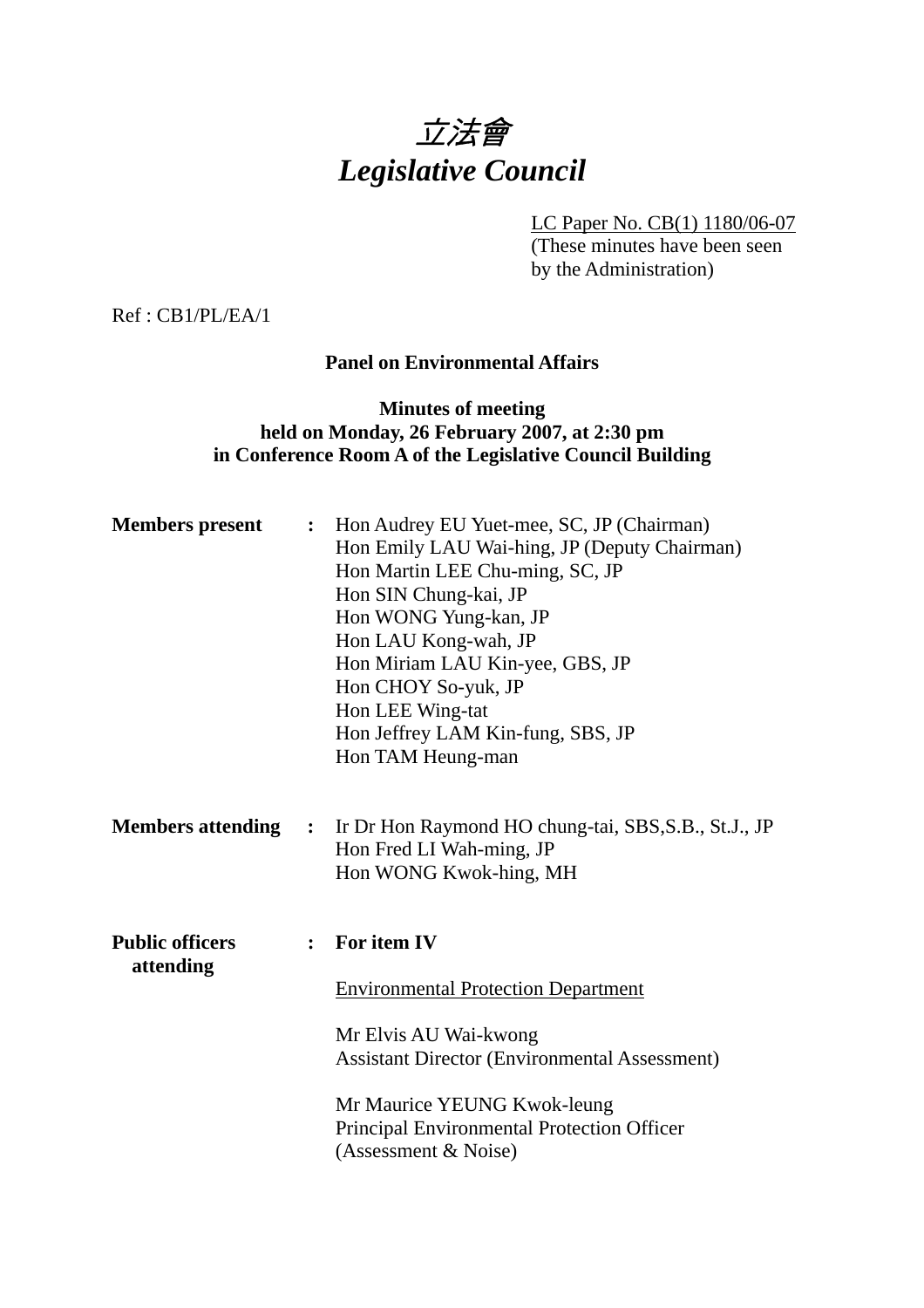#### Highways Department

Mr CHOW Chun-wah Chief Engineer/Major Works 1-3

#### **For item V**

#### Environmental Protection Department

Dr Ellen CHAN Ying-lung Assistant Director (Environmental Infrastructure),

Mr LUI Ping-hon Principal Environmental Protection Officer (Infrastructure Planning)

#### **For item VI**

Environmental Protection Department

Mr Roy TANG Deputy Director of Environmental Protection (3)

Mr David WONG Tak-wai Principal Environmental Protection Officer (Cross-Boundary & International)

Dr Shermann FONG Che-ping Senior Environmental Protection Officer (Cross-Boundary & International)3

- **Clerk in attendance :** Miss Becky YU Chief Council Secretary (1)1
- **Staff in attendance :** Mrs Mary TANG Senior Council Secretary (1)2

Miss Mandy POON Legislative Assistant (1)4 **\_\_\_\_\_\_\_\_\_\_\_\_\_\_\_\_\_\_\_\_\_\_\_\_\_\_\_\_\_\_\_\_\_\_\_\_\_\_\_\_\_\_\_\_\_\_\_\_\_\_\_\_\_\_\_\_\_\_\_\_\_\_\_\_\_\_\_\_\_**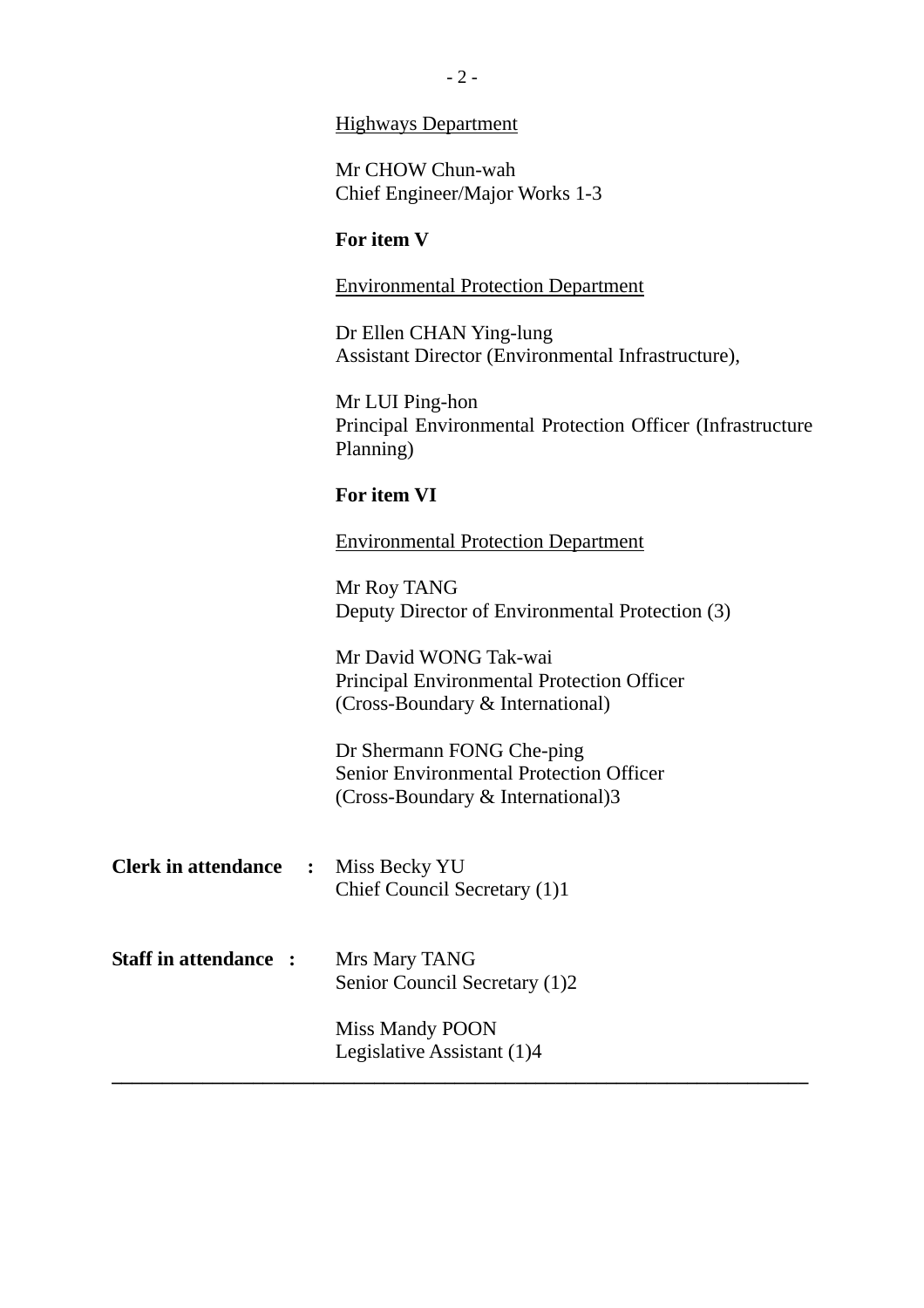## $Action$

#### **I. Confirmation of minutes**

| (LC Paper No. CB(1) 930/06-07  | — Minutes of the special meeting |
|--------------------------------|----------------------------------|
|                                | held on 5 January 2007           |
| LC Paper No. $CB(1)$ 970/06-07 | — Minutes of the meeting held on |
|                                | 22 January 2007)                 |

 The minutes of the special meeting held on 5 January 2007 and the regular meeting held on 22 January 2007 were confirmed.

#### **II. Information paper issued since last meeting**

| (LC Paper No. CB $(1)$ 844/06-07 |                          |  |  |  | - Letter from Hon LEE Wing-tat |
|----------------------------------|--------------------------|--|--|--|--------------------------------|
|                                  | expressing concerns      |  |  |  | about                          |
|                                  | conservation of wetland) |  |  |  |                                |

2. The Chairman said that the subject raised by Mr LEE Wing-tat was related to "Impact of the new nature conservation policy" under the list of outstanding items for discussion, which according to the Administration's advice, would likely be discussed in mid-2007. Mr LEE Wing-tat agreed.

3. The Chairman also drew members' attention to the submission from Dr Albert KOENIG, Associate Professor of the Department of Civil Engineering, The University of Hong Kong and also a member of the Second International Review Panel expressing views on some aspects of the implementation of the Harbour Area Treatment Scheme Stages 2A and 2B. The submission was circulated vide LC Paper No. CB(1) 973/06-07 as a follow-up to the meeting on 22 January 2007.

#### **III. Items for discussion at the next meeting**

(LC Paper No. CB(1) 972/06-07(01)  $-$  List of follow-up actions LC Paper No.  $CB(1)$  972/06-07(02) — List of outstanding items for discussion)

4. Members agreed to discuss the following subjects at the next regular meeting scheduled for Monday, 26 March 2007, at  $2:30$  pm –

- (a) Progress report on Construction Waste Disposal Charging Scheme; and
- (b) Update on the progress of the key initiatives in the "Policy Framework for the Management of Municipal Solid Waste (2005-2014)".

5. Ms Emily LAU expressed concern about the disposal of surplus public fill, particularly the high cost incurred from the delivery of the surplus public fill to the Mainland, which was currently met by the provisions under the Civil Engineering and Development Department. The Chairman agreed to follow up the subject with the Administration.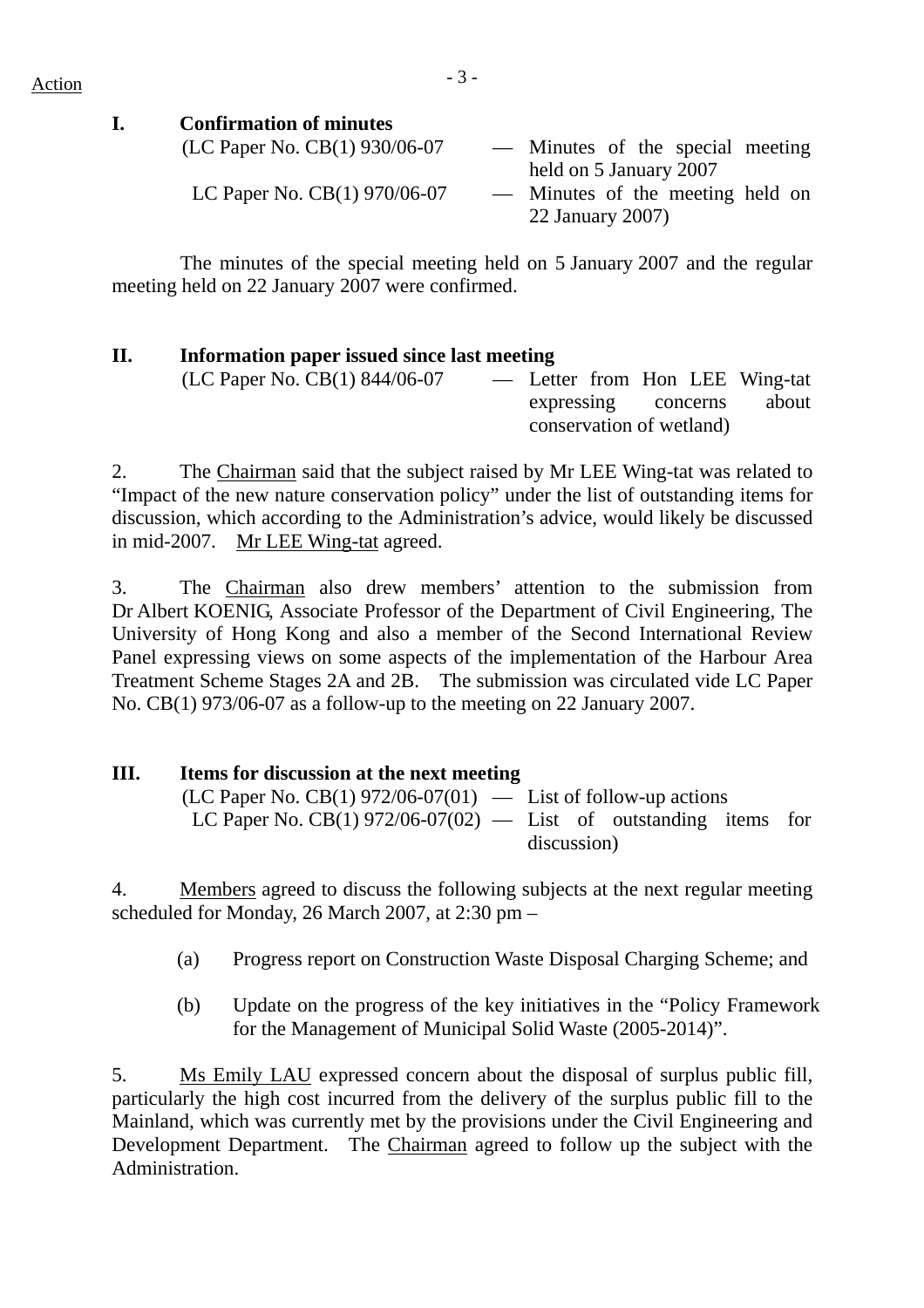(*Post-meeting note*: After consultation with the Administration, the subject of "Reusing surplus public fill in reclamation projects in the Mainland" had been included in the outstanding items for discussion of the Panel.)

## **IV. 764TH, 765TH & 776TH - Retrofitting of noise barriers on Tsing Tsuen Bridge at Tsing Yi Island and Tsuen Wan Approaches; Tseung Kwan O Road; and Yuen Shin Road**

 $(LC$  Paper No.  $CB(1)$  972/06-07(03) — Paper provided by the Administration)

6. The Assistant Director of Environmental Protection (Environmental Assessment) (ADEP(EA)) briefed members on the proposals to upgrade the three projects, namely, 764TH, 765TH & 776TH - Retrofitting of noise barriers on Tsing Tsuen Bridge at Tsing Yi Island and Tsuen Wan Approaches; Tseung Kwan O Road; and Yuen Shin Road to Category A. The Administration intended to submit the proposals to the Public Works Subcommittee (PWSC) for consideration in April 2007 with a view to seeking the Finance Committee's approval in May 2007.

7. While welcoming the three retrofitting projects, Mr LAU Kong-wah enquired if other similar projects could be expedited as well. He noted that some projects could be delayed indefinitely as a result of local objection as in the case of the Yuen Shin Road project. He asked how the problem could be resolved to ensure that these projects could proceed as planned. ADEP(EA) affirmed that the Administration would endeavour to expediting other retrofitting projects. He said that when the Draft Comprehensive Plan to Tackle Road Traffic Noise in Hong Kong was discussed at the Panel meeting on 3 July 2006, members were informed that funds had been earmarked for retrofitting of noise barriers along 18 existing road sections. In fact, the present proposals were part of the programme. Other retrofitting works would include the seven sections of Tuen Mun Road which would be implemented under the Tuen Mun Road Reconstruction and Improvement Contract, and the Kwun Tong Bypass which had been gazetted. Consultation with district councils on the detailed design of other retrofitting works was underway and efforts would be made to resolve local objections as far as practicable.

8. Mr SIN Chung-kai enquired about the implementation timetable for the retrofitting programme. ADEP(EA) said that the implementation schedule for the 18 road sections was set out in Appendix 2 to the Draft Comprehensive Plan. The said information was also made available at the internet. While most of the retrofitting works were expected to proceed in 2008-2009, some of the works might have to commence at a later date on account of the objections raised by district councils. The Administration would report the progress of the retrofitting programme to the Panel in due course.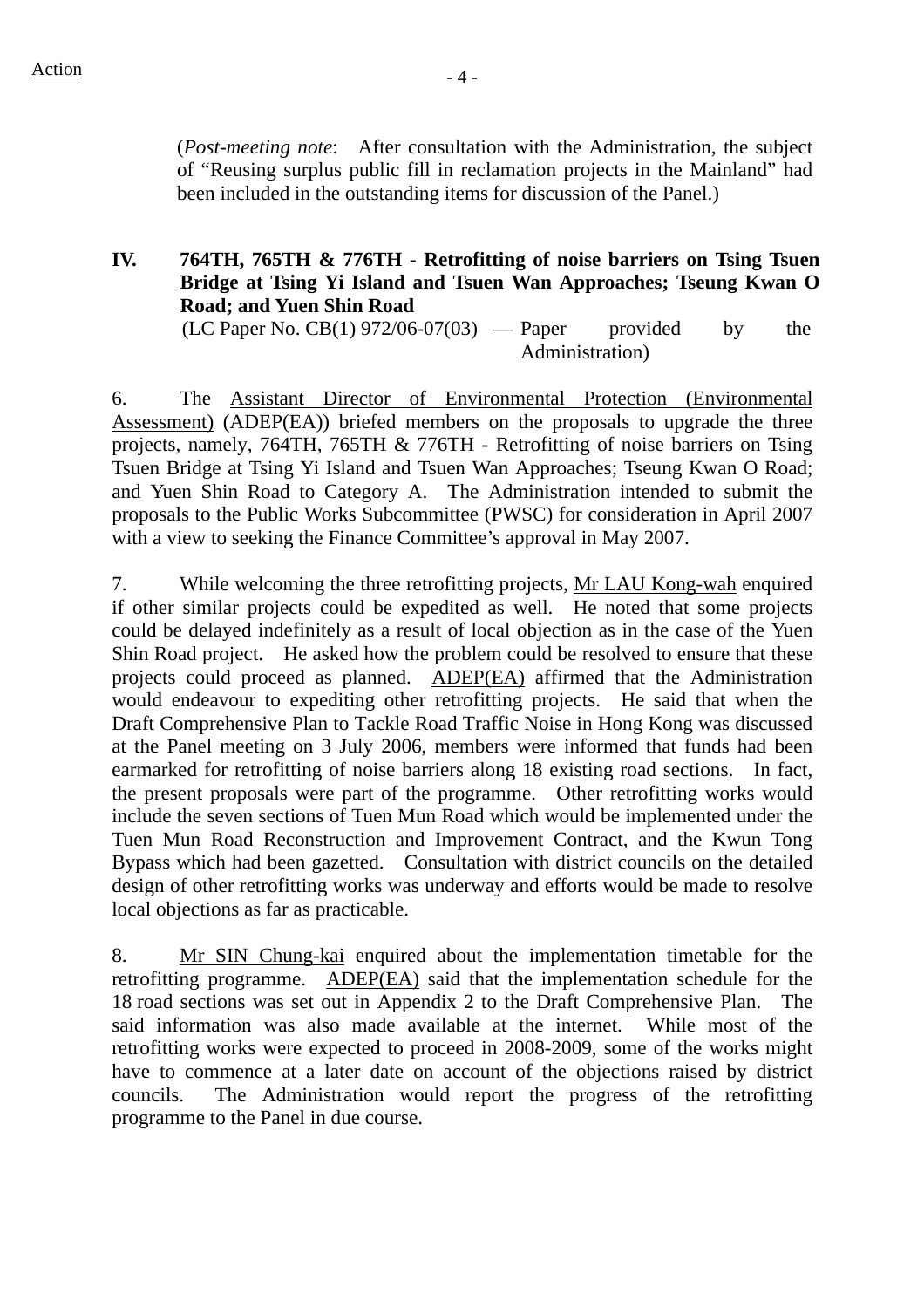9. Ms Emily LAU opined that cantilevered type rather than vertical type noise barriers should be used because according to her understanding, the latter was less effective in reducing noise levels. She further enquired whether the noise levels would be reduced to 70 dB(A) or below after installation of noise barriers. ADEP(EA) advised that when planning new roads, the relevant government departments or developers had to ensure that the traffic noise at sensitive receivers would stay within the acceptable noise limit. This might not be applicable to existing roads. In November 2000, the Government introduced a policy to address noise impact of existing roads through retrofitting of barriers and enclosures. However, noise barriers might not be able to adequately resolve all the noise problems as in the case of Tseung Kwan O Road given the many existing constraints there.

## 764TH - Retrofitting of noise barriers on Tsing Tsuen Bridge

10. Mr WONG Kwok-hing noted with concern that the east bound and west bound carriageway for a section of Tsing Yi North Coastal Road above Tam Kon Shan Interchange would be subject to full closure at nighttime as a result of the construction works. He also enquired about the need for the prolonged construction period of 40 months from September 2007 to December 2010. The Chief Engineer/Major Works 1-3 (CE/MW) explained that both eastbound and westbound carriageways of Tsing Tsuen Bridge and its approach roads at Tsing Yi and Tsuen Wan would be temporarily reduced from two lanes to one lane when necessary during the construction period. The contractor would be required to maintain one lane for each bound of carriageway at all times during the construction period. A longer construction period was required to allow for interim traffic arrangement and to reduce the impact on the neighbouring community.

11. Miss TAM Heung-man enquired about the impact of the interim traffic arrangement to reduce one lane from each of the eastbound and westbound carriageways of Tsing Tsuen Bridge. CE/MW said that as the traffic at the Tam Kon Shan Interchange was quite heavy, consideration would be given to closing the lanes during off-peak hours only. However, this would have the effect of further extending the construction period. A traffic assessment would be conducted on the impact of the retrofitting works with a view to identifying an optimal interim traffic arrangement. The Tsuen Wan and Kwai Tsing District Councils would be consulted on the proposed traffic arrangements.

12. Mr WONG Kwok-hing was concerned that the retrofitting of noise barriers at Tsing Tsuen Bridge would only be able to reduce the noise levels of the surrounding area by one to 21 dB(A). ADEP(EA) explained that the effectiveness of noise barriers in reducing noise levels would depend on the location and view angle of receivers and their proximity to roads. The noise barriers would indeed provide certain relief to the affected residents. By way of illustration, for Cheung On Estate, there would be a reduction of between one to five dB(A) for 690 dwellings, six to 10 dB(A) for 180 dwellings and over 10 dB(A) for 50 dwellings. As for other neighbouring estates, there would be a reduction of between one to five dB(A) for 620 dwellings, six to 10 dB(A) for 170 dwellings and over 10 dB(A) for 40 dwellings.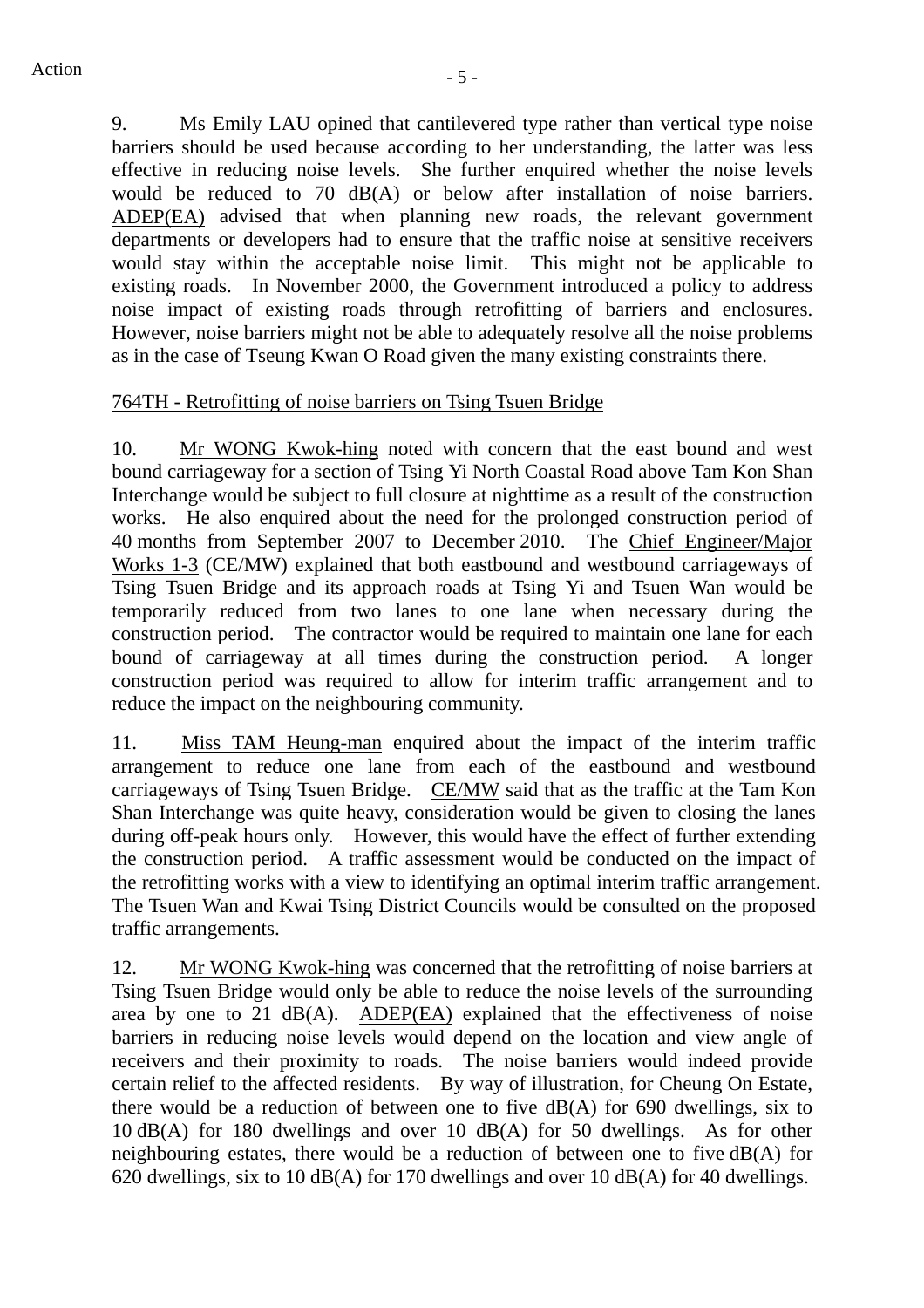13. Mr LEE Wing-tat said that he would support the proposal since the affected residents of Tsing Yi, Cheung On Estate, and Riviera Gardens had been urging for the installation of noise barriers at the Tsing Tsuen Bridge since its commissioning in the 1980s. Given the close proximity between Airport Express Line and Cheung On Estate, he considered that additional measures should be taken to further reduce the noise levels. ADEP(EA) explained that for the last two years, the Administration had been working on measures to reduce the noise levels. These included improving the design of noise barriers, such as optimizing the height of noise barriers. regards the noise arising from the Airport Express Line, ADEP(EA) noted that the MTR Corporation was installing additional noise barriers and residents should be able to note the improvements made.

#### 765TH - Retrofitting of noise barriers on Tseung Kwan O Road

14. Mr Fred LI noted that 4 500 dwellings adjacent to the section of Tseung Kwan O Road near Tsui Ping South Estate, Hing Tin Estate, Hong Yat Court and Hong Wah Court at Lam Tin were exposed to excessive noise of up to 83 dB(A). Of these, about 3 800 dwellings would benefit from the retrofitting works at Tseung Kwan O Road which would reduce the traffic noise levels from one to 18 dB(A). He enquired about the extent of improvements in general and the situation of the remaining 700 dwellings. ADEP(EA) said that about 700 dwellings, mostly located at high floors or at the sides, would not be able to benefit from the retrofitting works because they fell outside the coverage of the noise barriers. As regards the extent of improvement, ADEP(EA) said that there would be a reduction of between one to five  $dB(A)$  for 3 200 dwellings, six to 10 dB(A) for 500 dwellings and over 10 dB(A) for 100 dwellings. As to whether further improvement could be made to reduce noise levels for the remaining 700 dwellings which were not able to benefit from the retrofitting works, ADEP(EA) said that the proposed provision of noise barriers on Tseung Kwan O Road had been discussed at three case conferences with a view to identifying measures to improve the situation within the existing constraints. Since the noise barriers to be installed would be of optimal height of seven metres, it was unlikely that the height could be further increased. Besides, the works were further constrained by installations of existing water mains and locations of road exits.

15. Mr Fred LI was concerned that the single-leaf cantilevered type noise barriers which were designed to face upwards would deflect the noise to the Po Tat Estate. The Principal Environmental Protection Officer (Assessment & Noise) (PEPO(AN)) explained that the design of the single-leaf cantilevered type noise barriers at Tseung Kwan O Road would not cause additional effect to the Po Tat Estate which was situated further away.

16. While supporting the proposed projects, Mr WONG Yung-kan asked if further improvements could be made to the design of noise barriers to increase their noise reducing abilities. He also considered that noise barriers should be retrofitted at Tai Wo Road since the neighbouring community was exposed to excessive traffic noise. ADEP(EA) said that the height and length of noise barriers had already been optimized.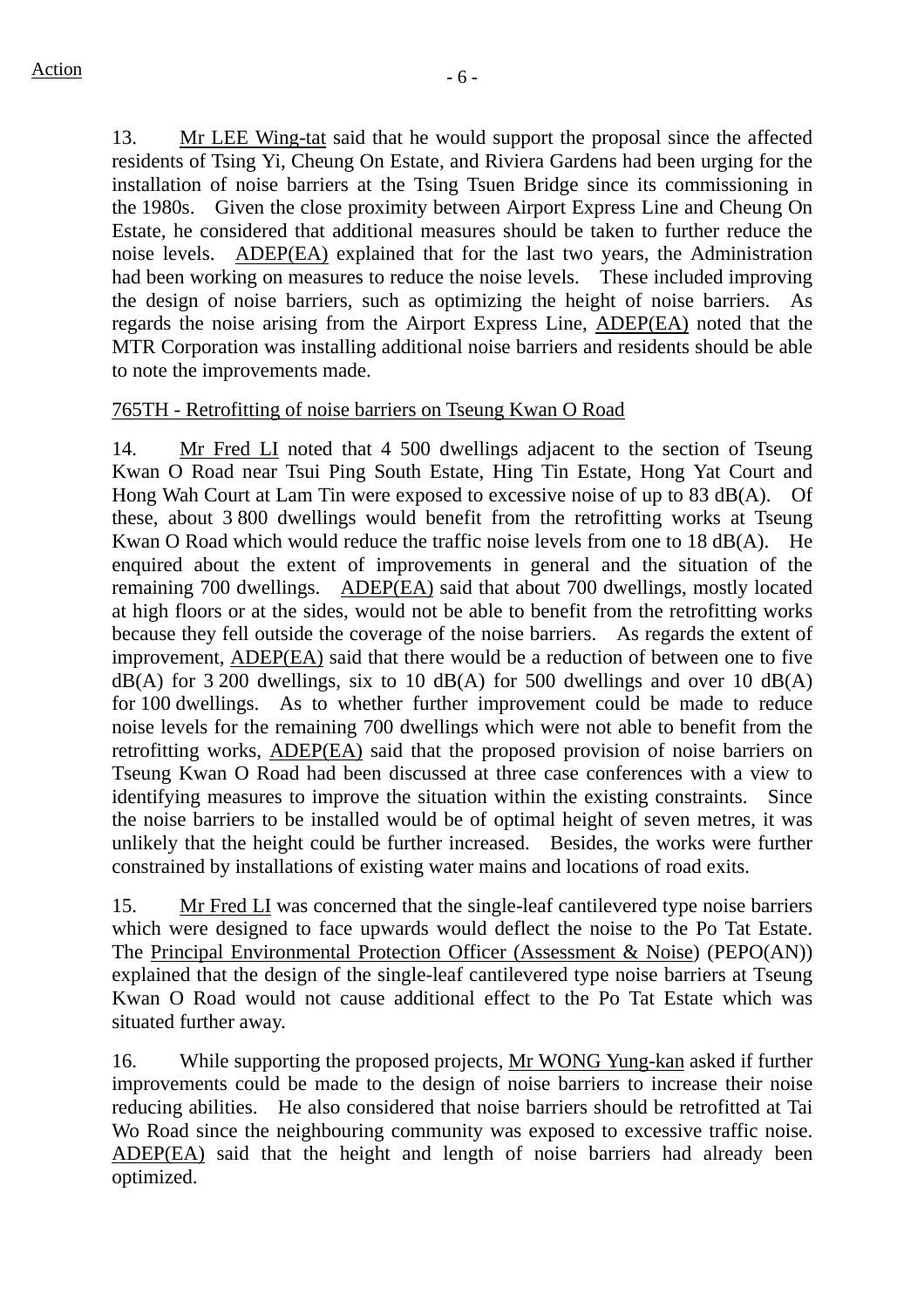### 766TH - Retrofitting of noise barriers on Yuen Shin Road

17. Mr LAU Kong-wah asked if the noise barriers to be installed on Yuen Shin Road were those from the Tolo Highway Widening project and if so, whether the residents concerned were made aware of this. Ms Emily LAU further enquired about the number of noise barriers which had been left from the Tolo Highway Widening project, adding that effort should be made to ensure the colour tones of the noise barriers to be used should match with the surrounding. ADEP(EA) confirmed that the noise barriers to be used for the Yuen Shin Road project were those from the Tolo Highway Widening project. The aesthetic design of the noise barriers was supported by the Advisory Committee on the Appearance of Bridges and Associated Structures and the residents were consulted and had accepted the use of these noise barriers. CE/MW added that as earlier agreed, the noise barriers from the Tolo Highway Widening project had been used for two road sections in Fanling Highway and would be used for the Yuen Shin Road. Hence, there would not be much choice on the colour tone of the noise barriers to be used for the Yuen Shin Road project.

18. Mr WONG Yung-kan was concerned that the sharp colour of the noise barriers to be used for the Yuen Shin Road project would cause distraction to drivers. Consideration should be given to using the coloured parts for the base of the noise barriers while transparent materials should be used for the upper panels. CE/MW took note of Mr WONG's view which was in fact the Administration's plan. As for the Tai Po Tai Wo Road, he said that the district councils would be consulted upon completion of the detailed design of the noise barriers in May 2007.

19. Noting that the retrofitting works would involve the removal of 61 trees (including 48 trees to be felled and 13 trees to be transplanted), Miss TAM Heung-man considered it necessary for the Administration to review the need for removal of trees. ADEP(EA) said that before implementing the retrofitting works, a further review would be conducted in collaboration with HyD to see if the number of trees to be removed could be reduced. Meanwhile, efforts would be made to transplant these trees as far as possible. He stressed that the trees to be removed were mostly small and common trees.

20. Ms Emily LAU enquired about the number of affected dwellings which would not be able to benefit from the three retrofitting projects. ADEP(EA) said that there would be about 200 dwellings (or 10% of dwellings) under the Tsing Tsuen Bridge project, 700 dwellings (or 16% of dwellings) under the Tseung Kwan O Road project and 10 dwellings (or 2% of dwellings) under the Yuen Shin Road project which would not be able to benefit from the retrofitting works. The 200 dwellings under the Tsing Tsuen Bridge project would still be exposed to noise levels of about 75 to 76 dB(A). While efforts had already been made to optimize the height and effectiveness of the noise barriers, there were existing site constraints which could not be overcome. As regards the performance of vertical and cantilevered type noise barriers, PEPO(AN) said that for those receivers behind the barriers, the former could reduce traffic noise by about five to 10  $dB(A)$  while the latter by as high as 15  $dB(A)$ .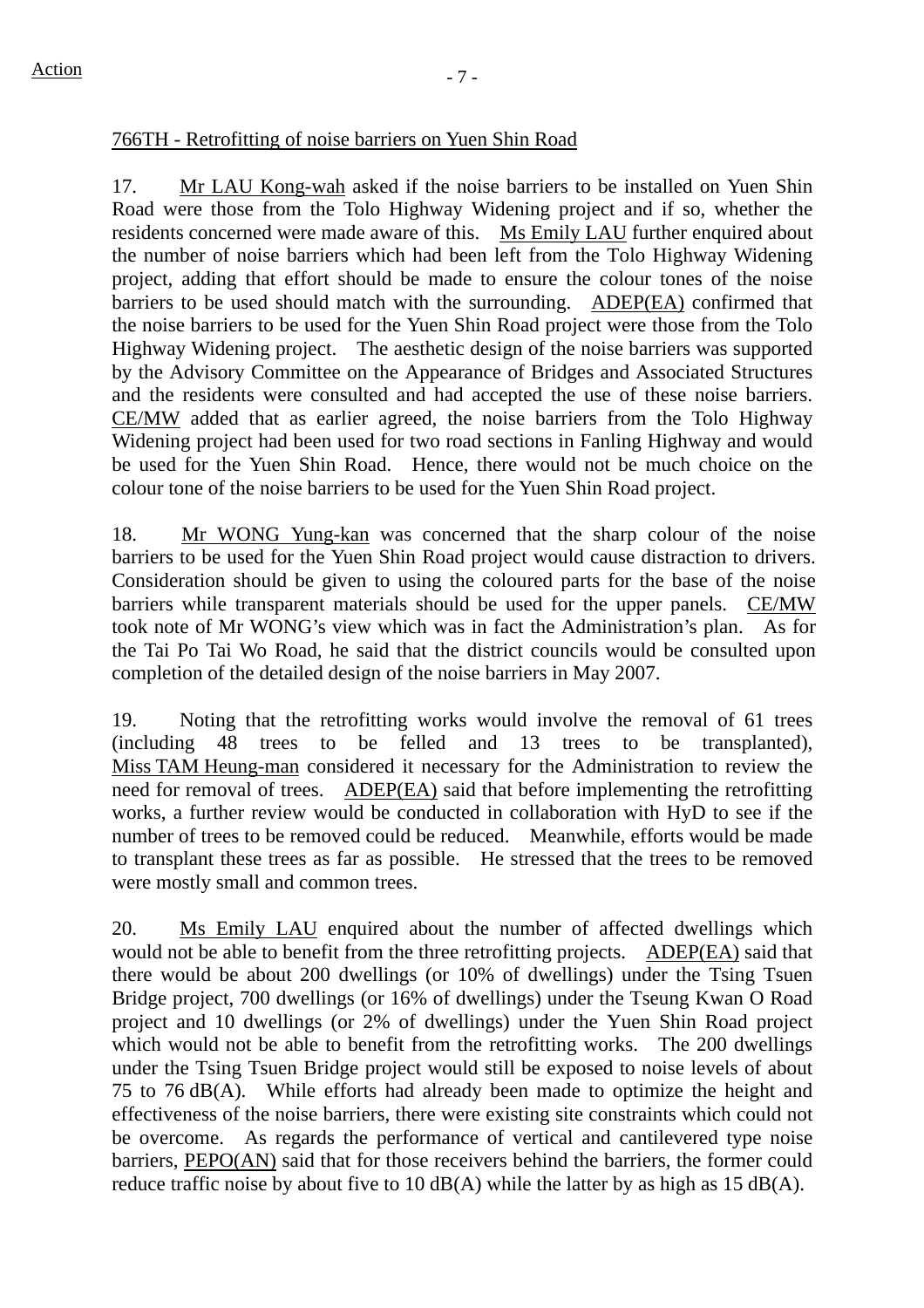21. Ms Emily LAU was dissatisfied that despite the huge investment in the three retrofitting projects, there would still be over 1 000 affected dwellings which could not be able to benefit from the projects. She opined that consideration should be given to providing double-glazed windows to these dwellings. ADEP(EA) responded that the majority of dwellings would be able to benefit from the retrofitting works. He added that it was not the Government's policy to provide double-glazed glass windows for dwellings affected by traffic noise from existing roads. Besides, double-glazed glass windows would not be effective in reducing noise as people tended to leave the windows open for ventilation.

22. Mr WONG Kwok-hing asked if other measures, such as overlaying roads with low noise road surfacing materials, could be taken to address the noise problems of dwellings which were exposed to noise levels higher than the noise limit of 70 dB(A). ADEP(EA) confirmed that resurfacing works had already been completed at the Tsing Tsuen Bridge and would be carried out at Tseung Kwan O Road. Other measures, such as traffic management measures had been considered and adopted for Texaco Road, but these measures might have the disadvantage of transferring the noise problem to other areas and thus had to be carefully worked out. Meanwhile, studies on the wider use of road surfacing materials which were more durable and effective in reducing road traffic noise were underway.

23. Miss CHOY So-yuk opined that consideration should be given to requiring developers to include in the sales brochure for residential developments the noise levels which the developments would be exposed to so that prospective buyers could make an informed decision. ADEP(EA) said that following the discussion on the said arrangement proposed by members at the Panel meeting on 3 July 2006, the Administration had consulted the public and relevant trades. While the public was generally supportive of the proposal, property developers were strongly opposed to it. An inter-department working group had just been set up to investigate the feasibility of the proposal. and might complete its investigation work by late 2007. The Chairman suggested that the findings be reported to the Panel in due course. Miss CHOY said that property developers would unlikely welcome the proposed arrangement, but there was no reason why the public interest should be compromised. She added that the study should include the feasibility of introducing a mandatory requirement for disclosure of noise levels which residential developments would be exposed to in their sales brochures. A rating system in terms of noise exposure should also be considered.

24. In concluding, members indicated support for the proposed projects to be submitted to PWSC for consideration. Nevertheless, the Administration was requested to take proactive measures to assist those affected dwellings which would not be able to benefit from the proposed retrofitting works.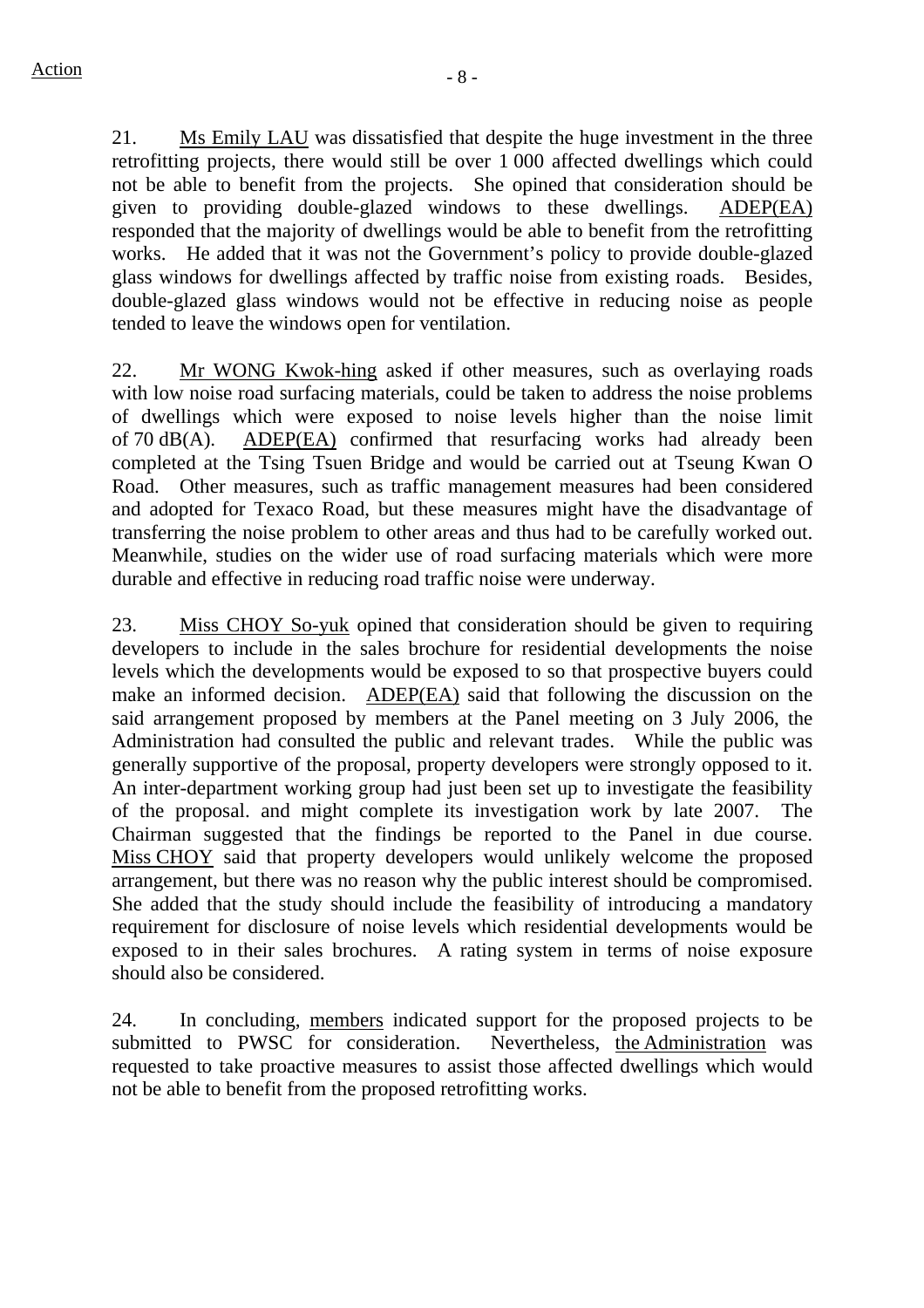$Action$   $-9$  -

## **V. PWP Item 5168DR – Refurbishment and modification of the Island East Transfer Station**

 $(LC$  Paper No.  $CB(1)972/06-07(04)$  — Paper provided by the Administration)

25. The Assistant Director of Environmental Protection (Environmental Infrastructure) (ADEP(EI)) briefed members on the Administration's proposal to upgrade PWP Item **5168DR** "Refurbishment and Modification of Island East Transfer Station (IETS)" to Category A. The estimated cost for the project was \$57.5 million in money-of-the-day prices. The proposal would be submitted to PWSC for consideration.

26. Mr SIN Chung-kai noted that a pilot waste recycling facility would be incorporated in IETS to recover recyclable materials from the mixed waste received. Given that the cost for the design and construction of the facility was only \$40 million, he was concerned that it might not be big enough to be effective. He therefore enquired about the scale of the facility. ADEP(EI) said that the pilot waste recycling facility would be incorporated within IETS and would have a capacity to handle about 30 tonnes of waste per day. It would employ biological and mechanical technologies to stabilize the mixed waste (which included both dry and wet waste) and to recover useful materials, such as metals and plastics, for recycling. She explained that different waste treatment technologies had different space requirements. While the technology adopted for the pilot waste recycling facility would be of a small to medium scale, this could be further extended if necessary. There were a number of large-scale waste facilities in Japan, Australia, United States and Canada which adopted similar biological and mechanical technologies in the recycling of waste and were proved to be successful. As regards past experience in the operation of waste recycling facilities, ADEP(EI) advised that manual sorting of recyclable waste had previously been carried at IETS. At members' request, the Administration undertook to provide successful overseas experience in the operation of waste recycling facilities and their scale of operation.

Admin

27. Miss CHOY So-yuk also considered that the capacity of the pilot waste recycling facility was too low, and that it should be expanded to treat the entire waste load from IETS. She also enquired if the pilot recycling facility could be able to separate dry and wet waste. ADEP(EI) explained that the objective of the pilot waste recycling facility was to obtain local data and experience for progressive development of centralized waste recycling facilities in Hong Kong. As the pilot waste recycling facility would only be used on a trial basis, the Administration intended to start with a smaller capacity of 30 tonnes per day. Miss TAM Heung-man asked if consideration would be given to extending the trial to other areas if the pilot waste recycling facility was proved to be successful. ADEP(EI) answered in the affirmative. She said that it was the first time that a pilot waste recycling facility was incorporated in a refuse transfer station (RTS). In the event that such an approach was found to be viable, consideration would be given to installing more waste recycling facilities within RTSs and/or building larger recycling facilities. In response to Miss CHOY's question on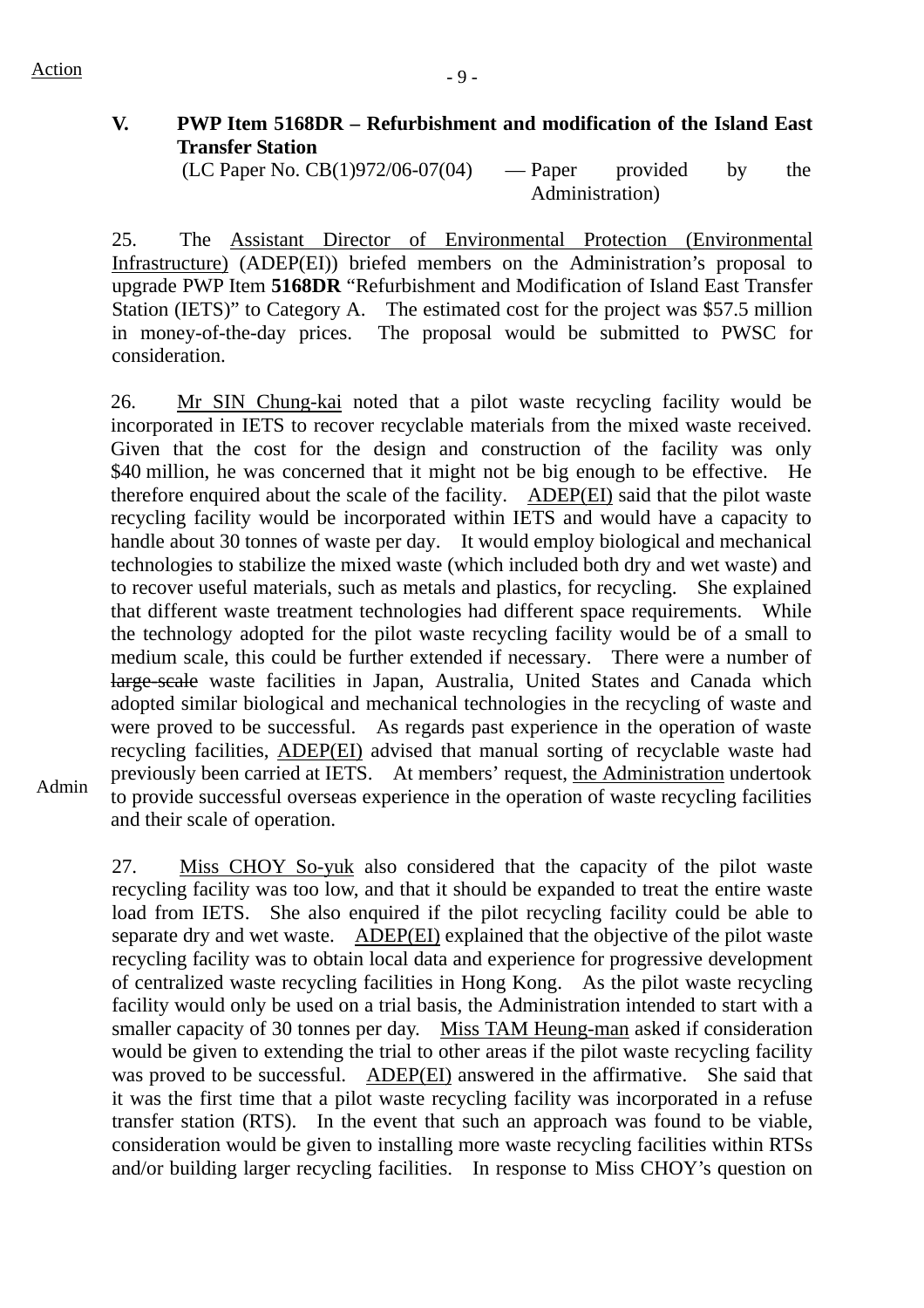whether the Maunsell Consultants, which had been engaged in many environmental projects, would again be engaged for the project, ADEP(EI) advised that a public tender exercise would be launched for the project in accordance with established procedures and all eligible parties were welcome to participate in the tender.

28. As it would only take a short time to ascertain the viability of the pilot waste recycling facility, Miss CHOY So-yuk opined that a review should be made a few months after the commissioning of the facility to see if it should be extended or alternative technologies should be applied, without having to wait until the expiry of contract in four and a half years' time. ADEP(EI) advised that if the pilot waste recycling facility turned out to be successful, consideration would be given to extending the facility without having to wait for a few years and this flexibility would be set out in the tender. Efforts would also be made to ensure that there would be a market for the recycled products.

29. In order for the waste recycling facility to be successful, Ms Emily LAU held the view that more space might be required. She then sought elaboration on operation of the facility to sort 30 tonnes of the 863 tonnes of waste to be handled by IETS daily. ADEP(EI) clarified that the 30 tonnes of waste to be treated by the pilot waste recycling facility would be separated from the rest of the waste to be handled by IETS which was compacted and containerized and then transferred to landfills for disposal.

30. Noting that the Administration could withhold payment to the existing IETS contractor in the event of non-compliance with the environmental performance requirement, Ms Emily LAU asked if any payment had been withheld in the past. ADEP(EI) explained that the withholding of payment was a standard term in all contracts for waste facilities. So far, the existing contractors of IETS had complied with the environmental performance requirement and no payment had been withheld. In order to provide more flexibility for the Administration, the new contract for IETS would no longer be 15 years, but four and a half years with an option to extend up to eight years.

31. Mr LEE Wing-tat noted that under the new contract, the same contractor would be responsible for the operation of both IETS and the pilot waste recycling facility. As such, incentives ought to be provided to encourage the contractor to recycle waste as otherwise he might tend to increase the amount of waste to be transferred to landfills to maximize profit. The Principal Environmental Protection Officer (Infrastructure Planning) affirmed that financial incentives would be provided to the contractor to encourage recycling of waste.

32. While supporting the proposal to provide for a pilot waste recycling facility, Ms Miriam LAU said that members had to be assured that the technology to be adopted was effective. She pointed out that previous waste recycling projects had not been very successful due to the lack of a cost-effective plan for waste recycling to meet the needs of the recycling industries. To ensure the success of the pilot waste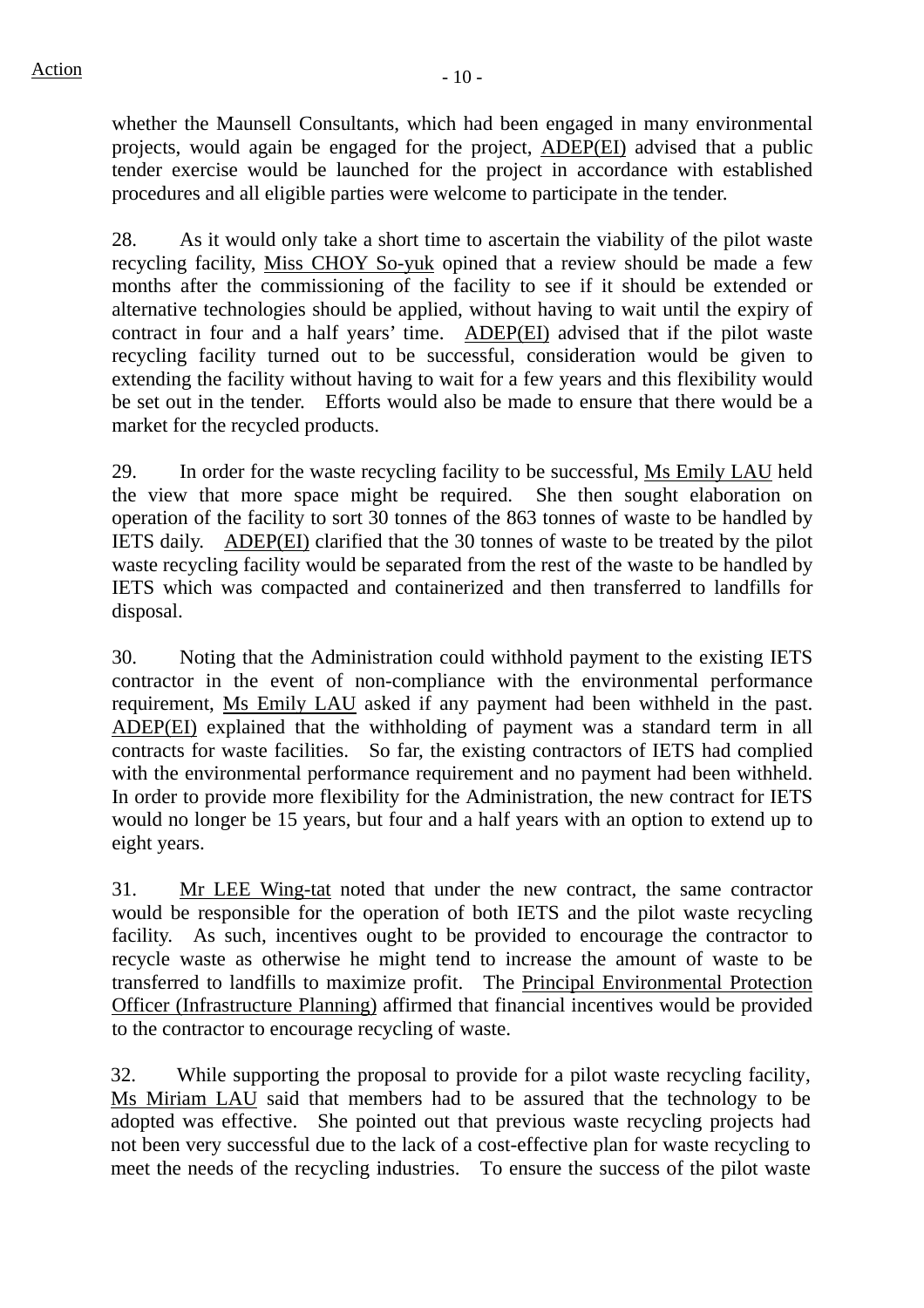- Admin recycling facility, the Administration had to map out a comprehensive plan which would be both cost-effective and viable and able to meet the needs of the recycling industries.
- Admin 33. In concluding, members indicated support for the Administration to submit the proposal to PWSC. However, the Administration had to include its response to members' concerns expressed at the current meeting, particularly with regards to the availability of space for the extension of the pilot waste recycling facility, in the submission to PWSC.

## **VI. Emissions Trading Pilot Scheme for Thermal Power Plants in the Pearl River Delta Region**

 $(LC$  Paper No.  $CB(1)$  972/06-07(05) — Paper provided by the Administration)

34. The Principal Environmental Protection Officer (Cross-Boundary & International) (PEPO(CBI)) briefed members on the implementation framework of the Emissions Trading Pilot Scheme (ETPS) for Thermal Power Plants in the Pearl River Delta (PRD) Region.

35. Noting that ETPS was on a voluntary basis, Ir Dr Raymond HO expressed concern that not many power plants would be interested to participate, particularly in the absence of incentives. Miss CHOY So-yuk was also disappointed about the voluntary nature of ETPS as it was unlikely that power companies would be willing to buy emission credits out of their own volition. Besides, power plants should endeavour to meet the emission requirements rather than buying emission credits from their counterparts. She further questioned why carbon dioxide, which was a major pollutant in power generation, was not included in ETPS. The Deputy Director of Environmental Protection (3) (DDEP(3)) explained that local power companies were required to meet the emission caps as set out in the Specified Process Licence. They might choose not to participate in ETPS if they could meet the emission caps through the installation of emission reduction facilities, use of cleaner fuels etc. In the event that they were not able to meet the emission caps, ETPS would be a cost-effective option to help them to achieve the emission requirements.

36. While acknowledging that emissions trading schemes were common in European Union (EU) countries, Mr LEE Wing-tat was not confident if ETPS would work in Hong Kong and Guangdong because unlike EU where there were stringent mutual monitoring mechanisms, some power plants in Guangdong were not even operating under licence requirements. He considered that the more effective way to reduce emissions was to set emission caps for all power plants in the PRD Region and require them to submit regular five-year emission reduction plans.  $\overrightarrow{DDEP(3)}$ explained that power plants in Guangdong participating in ETPS would need to install 24-hour monitoring systems. He added that emission caps and submission of emission reduction plans were indeed part of the licence conditions for the two local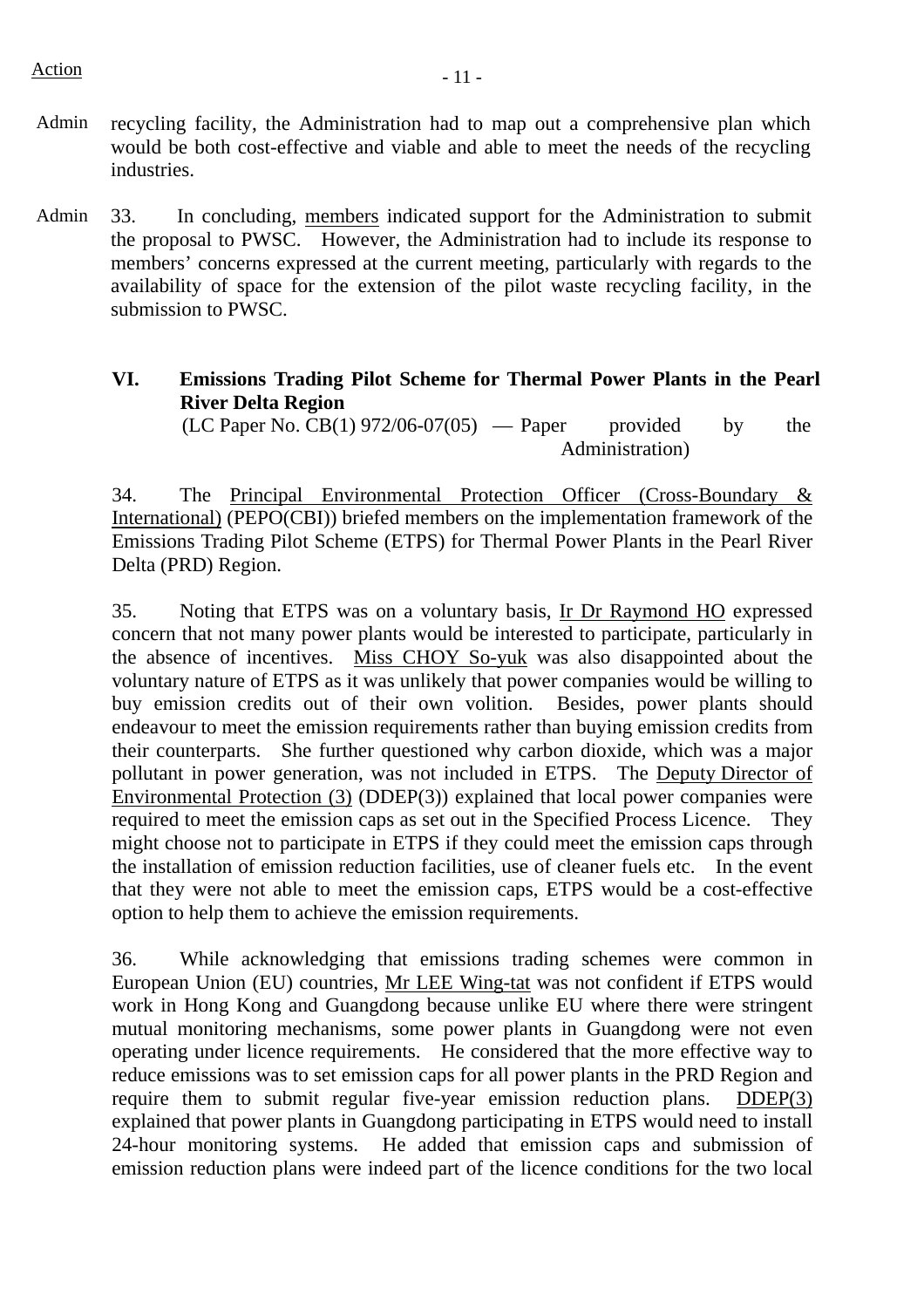power companies when their licences were renewed in 2005. Mr LEE however queried the reliability of the monitoring systems.

37. Mr Fred LI noted that the Administration seemed to have assumed the role of a match-maker under ETPS in identifying trading partners for power plants in Hong Kong and Guangdong. However, power plants were not only free to participate but could also continue to pollute the air with the use of coal for power generation. He therefore queried the effectiveness of ETPS in reducing emissions. DDEP(3) explained that since September 2005, the two local power companies had taken part in the working group on ETPS, and that they were actively considering measures to reduce emissions and the need to participate in ETPS. They were also well aware that participation in ETPS would not be used as a means to increase their investment as well as the rate of return under the Scheme of Control Agreement. He further advised that new power plants in Guangdong were already banned from using coal or diesel oil for power generation.

38. Mr SIN Chung-kai said that he was not entirely enthusiastic about ETPS as this was only targeted at power plants. He pointed out that the use of back-up generators running on diesel by industries and the burning of municipal waste in open air in many areas in Guangdong were more polluting than power plants. Besides, there was no guarantee that the purchase of emission credits by local power plants would improve air quality, particularly in the absence of effective monitoring of power plants across the border. He also questioned the role of legislators in taking forward ETPS. DDEP(3) explained that the Administration was obliged to consult Members on any new initiatives, including those aimed at improving air quality. Adjustments would be made taking into account Members' concerns.

39. While acknowledging that ETPS was designed out of good intentions, Ms Miriam LAU opined that it might not be able to attract participation from power plants in the PRD Region. She also enquired about the binding effect of the 2010 emission reduction targets as it would appear that the local power plants would need to buy emission credits in order to meet the targets. Given that the power plants Hong Kong generally performed better than their counterparts in Guangdong, she queried how the emission credits could have been traded on both sides. She held the view that EPTS as proposed might not have been well thought out. DDEP(3) said that the two local power companies were made aware of the need to meet the 2010 emission reduction targets in April 2002. Therefore, they had been given ample time to implement emission reduction measures to meet these targets. However, if they were not able to meet these targets on time, EPTS would provide them with an alternative, albeit it could not be relied upon solely as a means to resolve all their emission problems. Under the proposed framework of EPTS, the power plants could only be able to sell their emission credits after they had met the emission standards and had taken further steps to reduce emissions.

40. Given that the two local power companies had difficulties in meeting the 2010 emission reduction targets, and that power plants in Guangdong were generally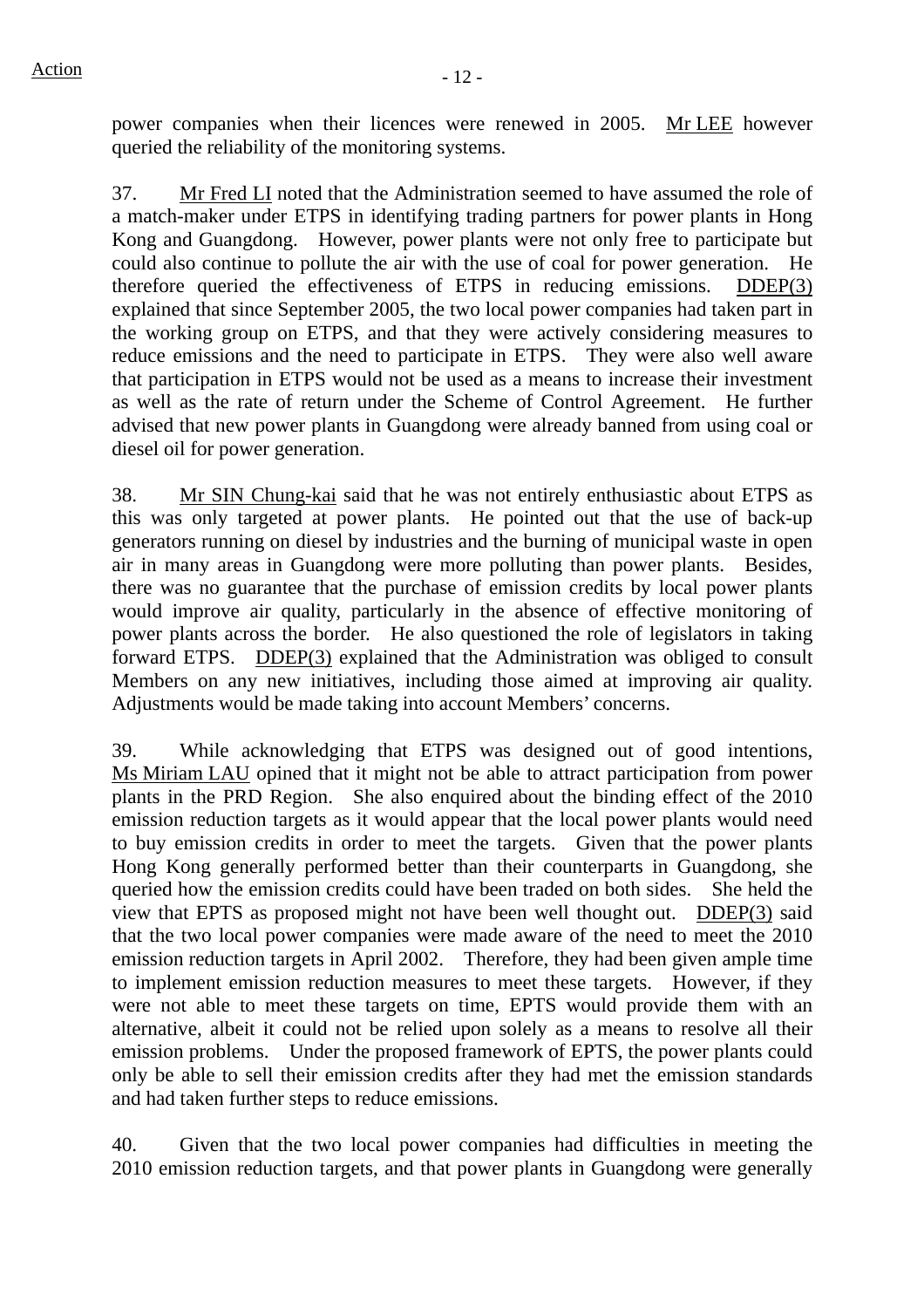polluting, Ms Emily LAU enquired about the trading mechanism and from whom power plants could buy their emission credits. DDEP(3) explained that all eligible power plants in the PRD Region could participate in emissions trading on a project basis, but they would need to comply with the environmental requirements stipulated in local laws. Interested eligible power plants could propose emission reduction plans to further reduce their total emissions for consideration by their respective local environmental protection authorities. The authorities in both sides would jointly examine the emission reduction plan under application to ascertain the base emission target and the emission target after completion of the emission reduction plan. The difference between the two emission targets would be converted into the total amount of emission reduction on which the "project-based emission credits" and their validity period were determined. These approved "project-based emission credits" could then be sold by the "seller" through contractual agreement to another plant (the "buyer") which was not able to meet the emission targets being set. It was expected that the two local power companies would likely be the buyers under ETPS if they were not able to meet the 2010 emission reduction targets.

41. Ms Emily LAU was concerned that the emission requirements in Guangdong were much lower than that in Hong Kong. As a result, the power plants in Guangdong could easily achieve their emission reduction targets and were able to sell their credits to their counterparts in Hong Kong. At members' request, the Administration undertook to provide a comparison table showing the emission requirements set by Hong Kong and Guangdong for their power plants and the latter's compliance rate.

42. Miss TAM Heung-man was concerned that ETPS would encourage the two local power companies to buy emission credits without taking measures to reduce their own emissions. DDEP(3) said that the two local power companies might only need to buy emission credits for a short period of time because they should be able to meet the emission requirements after their emission reduction facilities were put in place. ETPS would provide an interim solution to enable power companies to meet the emission requirements as stipulated in their licences. The purchase of emission credits could not be relied upon in the long run as power plants had to map out their own emission reduction measures in order to meet the stringent emission requirements.

43. Mr Martin LEE considered that if the two local power companies were unable to meet the emission caps as set out in their licences, they should be penalized (say fines) rather than being able to buy emission credits under EPTS to fulfill their obligations. DDEP(3) said that under the Air Pollution Control Ordinance (Cap. 311), failure to comply with licence conditions would be subject to fines. The Scheme of Control Agreements for the two power companies was also suggested to set out clearly that their rates of return would be reduced if they failed to meet the emission reduction targets. The "carrot and stick" approach would encourage the two power companies to reduce emissions. Mr LEE however pointed out that the "carrot and stick" approach would not be effective if the "stick" was not strong

Admin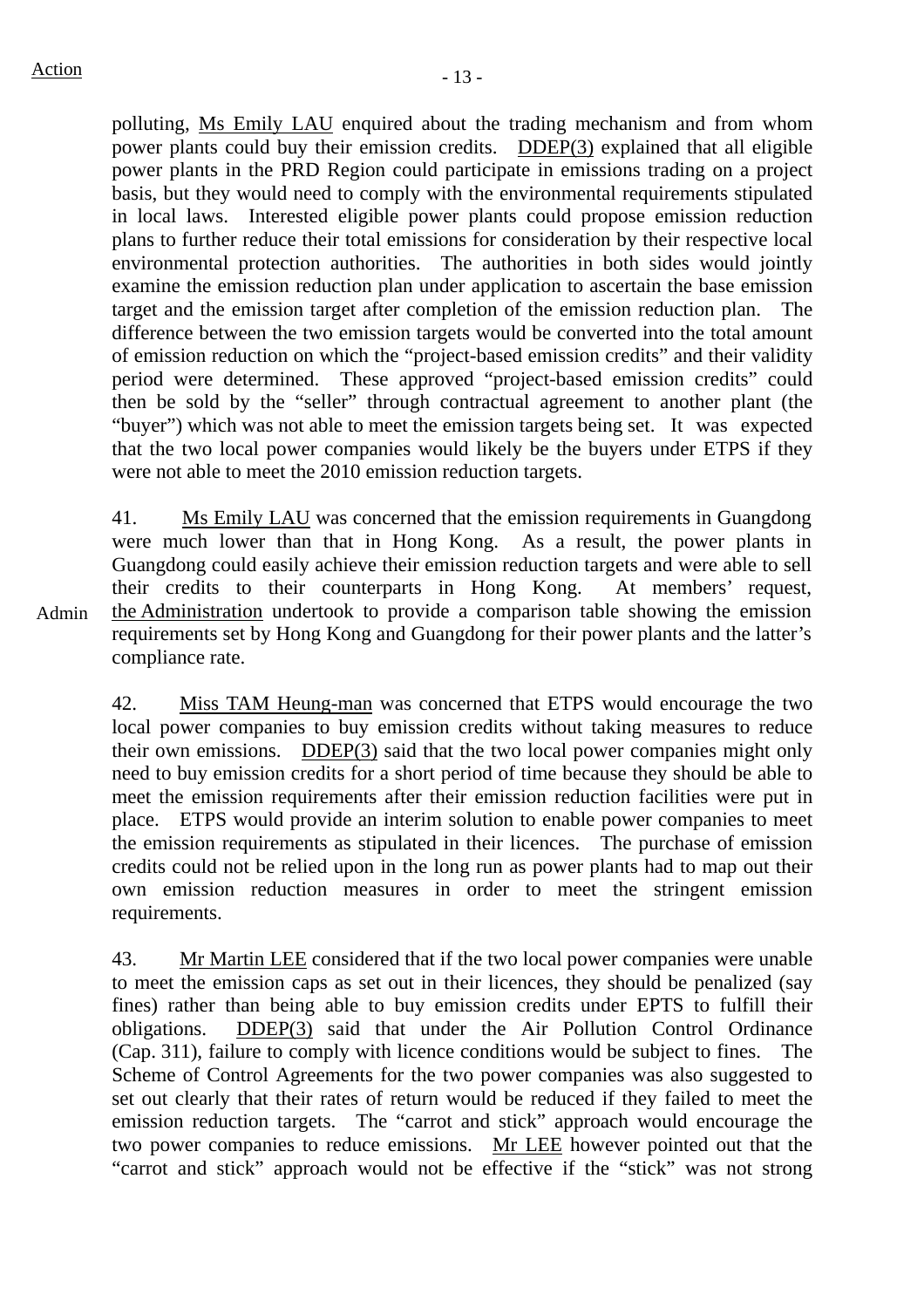enough. He further enquired about the improvement to air quality which EPTS would bring about. DDEP(3) said that as Hong Kong and Guangdong shared the same air shed, any measures undertaken to reduce emissions would benefit both sides. Given that EPTS would involve the implementation of further steps to reduce emissions, the participation of the two local power companies in the Scheme would be able to reduce the total emissions in the PRD Region and bring about improvements in air quality in the long run.

44. Ir Dr Raymond HO remained skeptical about the efficacy of ETPS. Noting that a seller who failed to attain the total emission reduction and/or to transfer the valid emission credits to the buyer within the time specified in the contract should offer compensation to the buyer in accordance with the terms of conditions of the contract, he enquired about the authority and the procedures to adjudicate on such matters. DDEP(3) explained that the willingness of power companies to participate in ETPS would depend on market activity. Participating power plants would need to negotiate on the price of transactions having regard to their own situations and emission credits on hand. ETPS aimed to provide a platform for the trading of emission credits. It would be sufficiently transparent to allow for participation by power plants and to ensure that contractual agreements were carried out effectively. Cases involving compensation would be dealt with in accordance with the terms of the contract and would not be adjudicated by either Government. He added that no standard contract would be provided to participating power plants.

45. Miss CHOY So-yuk suggested and members agreed that a further meeting should be held to discuss ETPS. Ms Emily LAU opined that deputations and representatives from the two local power companies should be invited to attend for discussion of the subject. Ms Miriam LAU said that members would remain to be convinced about the viability of ETPS. The Administration would need to provide overseas experience in the implementation of similar schemes. Mr LEE Wing-tat also enquired about the other measures, apart from ETPS, which the Administration had considered to improve the regional air quality.

(*Post-meeting note*: With the concurrence of the Chairman, the special meeting to continue discussion on ETPS would be held on Wednesday, 28 March 2007, at 8:30 am.)

#### **VII. Any other business**

Endorsement of the draft report of the overseas duty visit  $(LC$  Paper No.  $CB(1)$  972/06-07(06) — Report of the Delegation to study Overseas Experience in Air Quality Control, Management of Municipal Solid Waste, Renewable Energy and Total Water Management)

Admin